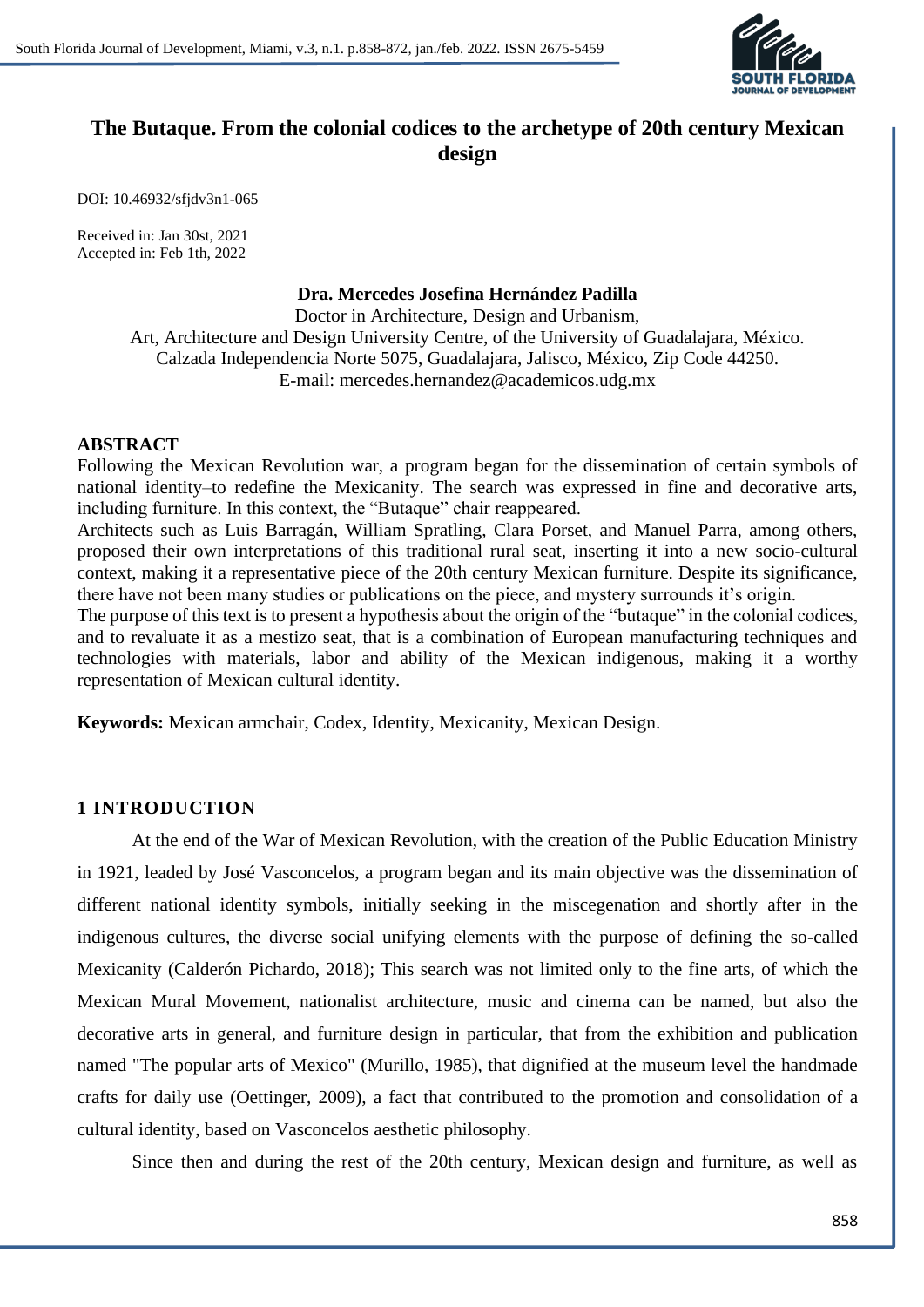

Mexican cultural identity, were characterized by its roots with the Mesoamerican and colonial past, tied to applied arts and so-called popular art, revaluating old forms, uses and functions of various pieces of furniture, hitherto widely used among the most modest social groups.

It`s in this context that the *Butaque*, also known as the Campeche chair, reappears; an artisan manufacture rest chair, used in the tropical regions of the Gulf of Mexico, and with some regional variants, in various rural areas of Mexico; these seats were made by the colonial farms peasants and laborers for their own use, and they also made in better quality woods and finishes for the lords,

From the late 1920s until 1970's, architects and designers such as Luis Barragán, William Spratling, Clara Porset, Michael van Beuren, Manuel Parra and Alejandro Rangel Hidalgo, proposed their own *Butaque* interpretations, inserting them in a new sociocultural context, combining tradition, modernity and cultural identity in the twentieth-century Mexican furniture, crossing borders through the Mexico embassies furnishing around the world, and until very recently, in Los Pinos furniture, the former Mexican Government Official residence.

Despite its significance, studies and publications about the *Butaque* have been limited, and neither about its origin, unlike other European or American origin seats; but its manufacture, use, typology, commercialization and even its exportation has been possible to trace until the late seventeenth century, in various regions of Mexico, the southern United States and in the Caribbean Islands.

The objective of this work is to present a hypothesis about the origin of the *Butaque* in the colonial codices, and to revalue it as a mestizo seat, a combination of European manufacturing techniques and technologies with local materials, Mexican indigenous labor and ingenuity product, and therefore, a worthy representative of the Mexican cultural identity.

For this research work, various publications and papers referring to the Mexican art history, Mexican furniture history, as well as magazine articles and other publications of a scientific and historical nature whose central issue was furniture and / or the decorative arts in Mexico were used. The pre-Hispanic and colonial codex kept at The National Institute of Anthropology and History Library, facsimile and printed reproduced collection; photographs, data and cataloging files, which are found in the National Institute of Anthropology and History digital repository, as well the pieces kept at some museums, like the National Anthropology Museum and Modern Art Museum, both in Mexico City, "El Palacio" Museum in Campeche, Great Museum of the Mayan World in Mérida, Rangel Hidalgo University Museum in Nogueras, Colima; and also the Philadelphia Museum and the Metropolitan Museum in New York City, in the United States of America, on line catalog.

The observation and comparative analysis of the data contained in the series of documents obtained, books and specialized publications of previous research, was the method used in this work, as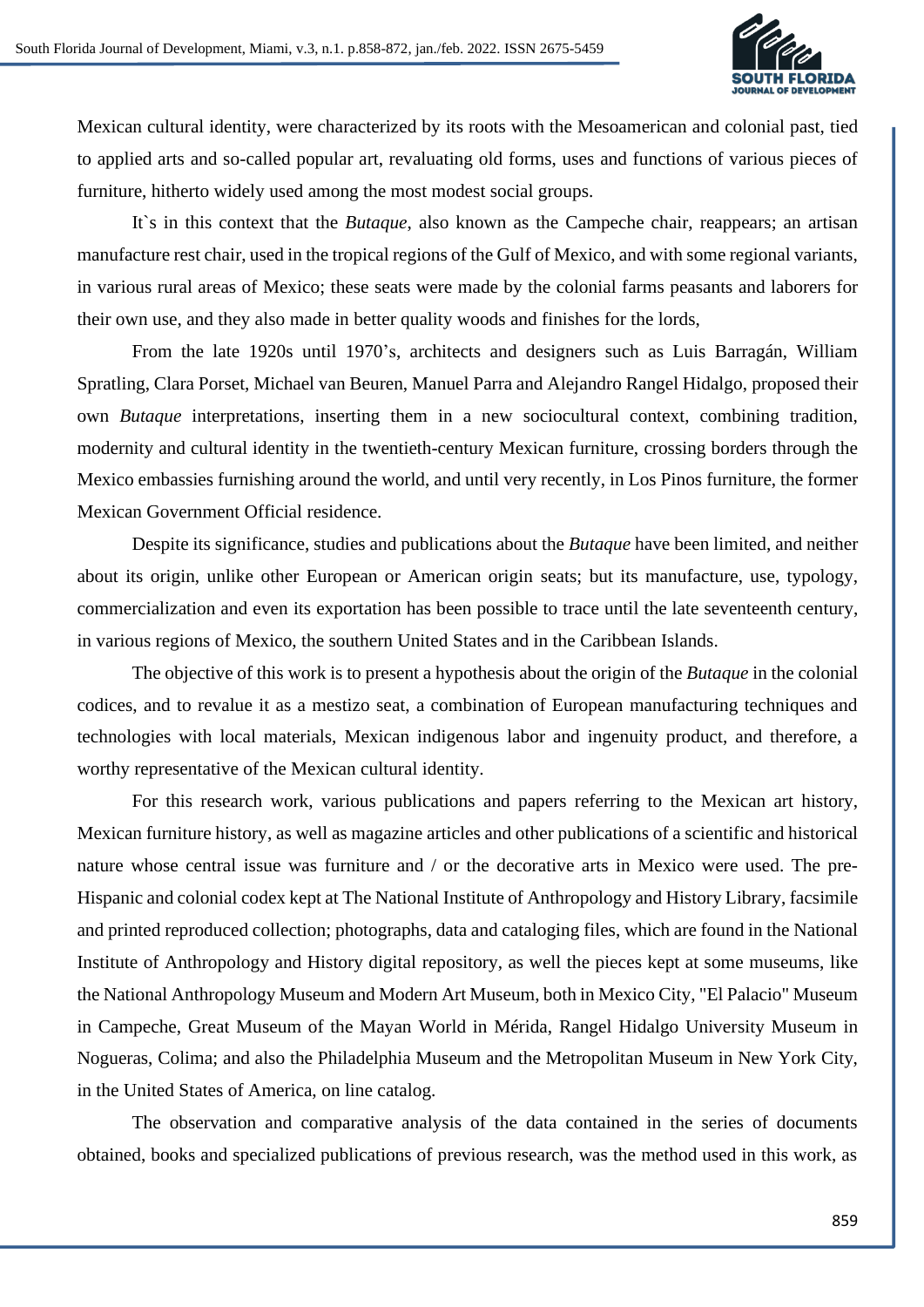

part of a more extensive research about the Mexican furniture history.

## **2 THE BUTAQUE**

The *Butaque* takes its name from the Spanish word "*Butaca*" (Seat), after being tropicalized word from French or Creole Louisiana's language as *"Boutaque"*, it is also known as Campeche Chair, the city and port of Campeche, that it was exported from to different latitudes, even to peninsular Spain. It is an artisanal manufacturing rest seat elaborated in pinewood the most rustic version, or in precious woods from each region the most luxuries ones.

Two boxed assembled asymmetrical stringers constitute its lateral structure, forming an "X" shape, which the longest element conforms the backrest; at the bottom, some simple wooden sticks, serve as braces. The continuity of the seat and backrest, as well as the two crossed string, and the "S" shape at the front view are the features that distinguish it from other types of seats, added to the achieved inclination, make this a extremely comfortable furniture, intended for rest.

The oldest example known, is the piece at the Philadelphia Museum collection (Philadelphia Museum of Art, 2018), manufactured with mahogany with chiseled leather upholstery and fixed with bronze nails, and according to their data, it was manufactured between 1730-1770, by the exuberantly scallop shell carved in its arched crest, that was frequently used as a decorative motif along the Mexican baroque period.

The *butaque* was also a seat widely used in the Louisiana plantations houses (Gontar, 2003), in the United States of America, market that came first, through the trade that was had with the new Spain, specifically between the port of Campeche and the city of New Orleans, which up to 1800 was Spanish territory, but with a great French-speaking population<sup>1</sup>; expanding its use to the southern states of the country, and due to the demand for the lords of the plantations, some specimens were reproduced with the workforce of the slaves. The former president of the newly United States of North America, Thomas Jefferson (1801-1809), had several examples in his Monticello residence, in the state of Virginia, and in his letters he denoted the emotional attachment he had towards a particular armchair, writing about its comfort. At present time, the whereabouts of this particular chair is unknown, but in the James Madison Museum in Orange, Virginia, examples are exhibited from both Mexican and American origin, distinguishing on the carving of the crest and the chiseled leather of the upholstery presenting in Mexican pieces.

<sup>&</sup>lt;sup>1</sup> The French Louisiana was declared French territory in the late 17th century; After the 7 Years' War, by the Treaty of Paris it was ceded to Spain in 1763; In 1800 France acquired it again, by the Treaty of San Ildefonso, and finally, sold it to the United States of America in 1803. Trillo, Manuel; *When Spain dominated the gigantic Texas and Louisiana with a handful of men*; on ABC, published on June 17, 2018, Seville, Spain. Retrieved August 6, 2019.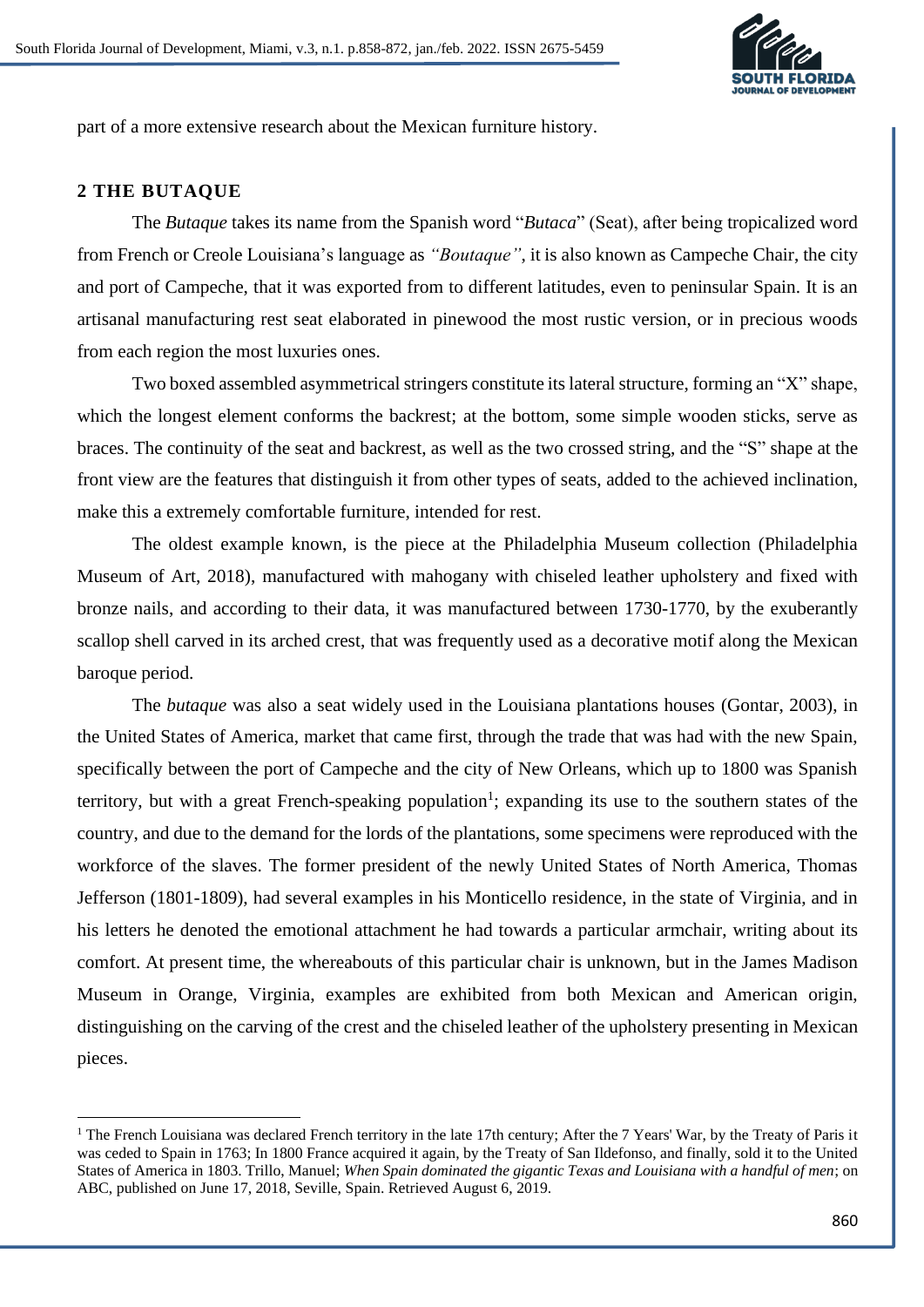

In Mexico, *El Palacio Cultural Center* in the city of Campeche, in the room dedicated to commerce, there are three *butaque* copies exhibited, one with armrest in scroll shape and two without armrest, the three of them have leather nailed to the frame upholstery, and they were part of the manufactures that were commercialized, and even exported from this port, to Veracruz and from there to destinations such as Havana, Cádiz, Málaga (Rivas Pérez, 2017) and New Orleans, and it was reported and manifest of the cargo taken on board the Jenny at Campeche, dated April 1808, in which four *Butaques* were declared (Gontar, 2003).

*Figure 1. Butaques from 17th to 19th centuries. Sup. Left to right: A. Armchair, 1730-1770, Philadelphia Museum, Pennsylvania, digital catalog, inv. 2012-178-1, https://philamuseum.org/collections/permanent/313148.html, drawing by: AMTR. B. Campeche Chair, ca. 1820, James Madison Museum, Orange, Virginia, digital catalog, https://www.thejamesmadisonmuseum.net/exhibits?lightbox=dataItem-if1a9rtn, drawing by: AJRT; c. 19th Century Butaque, Great Museum of the Mayan World of Mérida, Yucatán, photograph: MHP, drawing by AMTR; d. Campeche Chair, S. XVIII, Museum of Colonial Art, Havana, sd. Cuba, MHP photography, drawing by: JRRT; Bottom: e. deerskin upholster Butaque, S. XIX, origin of Yucatán, recovered from: https://donshoemaker.com/what-is-the-difference-between-a-mexican-campechechair-and-a-butaque-part -2 / # jp-carousel-5797, JRRT drawing; F. Tehuantepec, Oax Popular region seat, 20th century, Ethnography 18th Room, National Museum of Anthropology, photograph: MHP, drawing by JRRT; g. 19th Century Butaque, "El Palacio" Cultural Center, Campeche, Campeche, s / d, photograph: MHP, drawing JAIJ.*



At the Great Museum of the Mayan World, a simple *butaque* without armrests is on display as part of the goods that were marketed and exported from the Yucatan captaincy, as well as a *butaque* made in finer wood, with turning armrests and crossbars, upholstered with leather nailed to the frame. (Figure 1)

About the origin of the *butaque* or Campeche Chair, there is a few information; We assume that this kind of chair possibly appeared between the end of the 16th and the beginning of the 17th century, as a result of the cultural exchange between Europeans and Americans, because the American inhabitants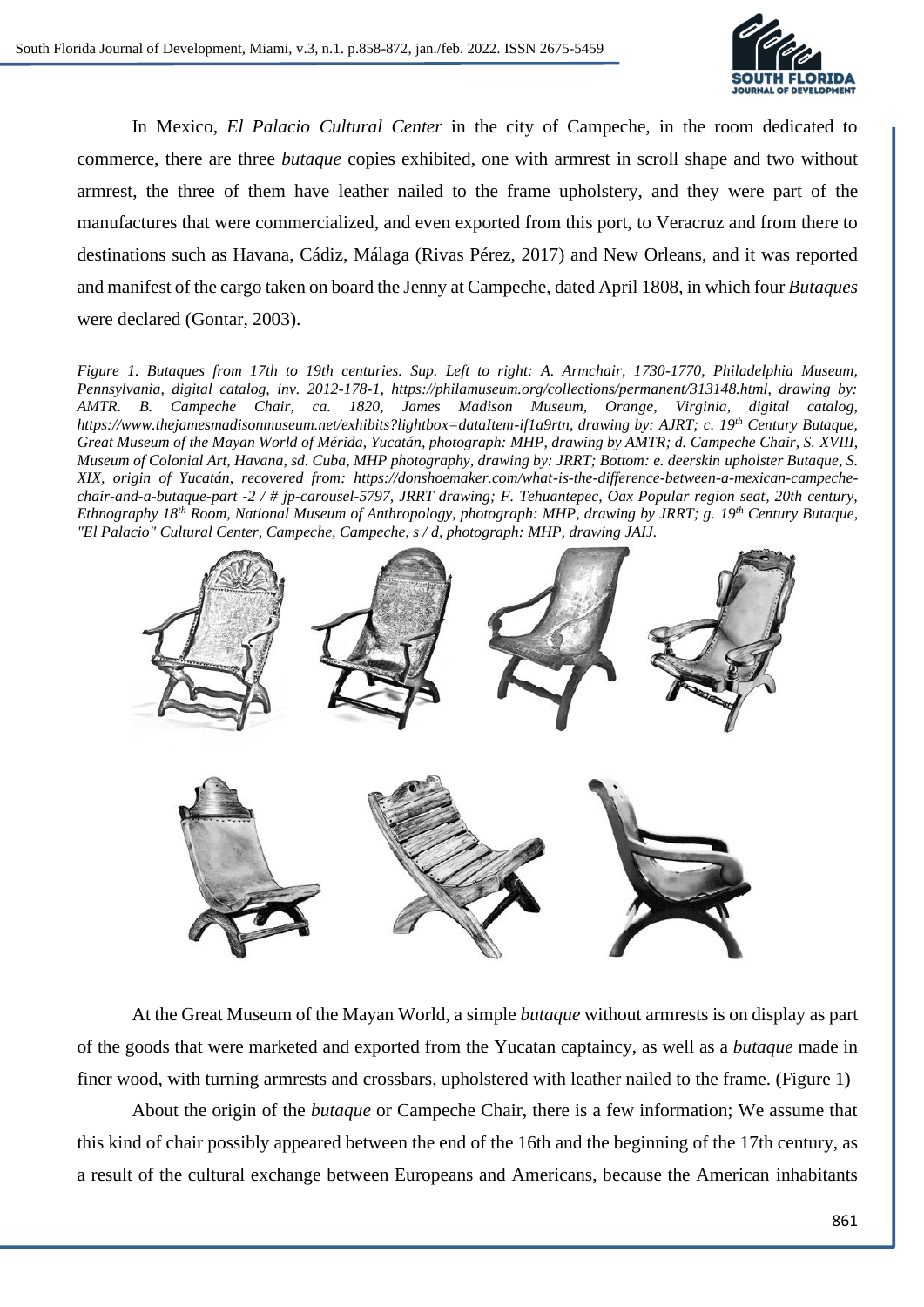

did not have the carpentry and cabinetmaking skills of and neither the tools, then these were transplanted from Europe and disseminated throughout the continent after the conquest period.

There are few Mexican furniture specialists that have mentioned the *butaque*; per example, Ana Elena Mallet (2017), in her book *Mexican Chair,* that it is an exhaustive inventory of the twentieth century Mexican seating, includes a section dedicated to the *butaque* in which Jorge Rivas Pérez attributes the origin of the Campeche Chair to a ceremonial seat called "*Duho*" that were used by the Tahinian people in the Caribbean Isles, Rivas explains that by the similarity in the curved profile that form the seat and high backrest of this kind of seat, from which the seat called "*Ture*" is derived (Rivas P., 2007), and these were a result of the adaptation of an autochthonous seat, made with the sixteenth century European technology; Likewise, he affirms that it was taken from Venezuela to New Spain (Rivas Pérez, 2017). While there are similarities, the stringers are completely straight, while in the *butaque* the stringers are curvilineous and form two half-circles, so they are more comfortable, beyond the harmony and balance of the whole piece.

Cybèle Trione Gontar (Gontar, 2003), in her analysis of the Campeche chair, attributes its origin to an evolution of the Roman curule seat, which also presents an "X" -shaped frontal view, as well the hip-joint arm chair, and the Italian folding chair, also known as Dantesca and Savoranola or Florentine chair, which they allow folding, since the crossing of both supports forms an axis that allows this movement, and both the seat and the back are made of leather or textile, which facilitates its portability.

Teresa Castello de Yturbide (Regional Furniture, 1969), describes the regional variants of the armchair in Jalisco, Campeche, Yucatán, Oaxaca, and she classifies them as popular or folk furniture.

Abelardo Carrillo y Gariel (1957), makes a very brief comment, attributes its Spanish origin, due to the similarity with the *jamuga* or hip-joint chair, since in some colonial codex, like the plates of the Tlaxcala Codex, several Spanish characters are represented, on seats with the distinctive "X" shape on the side and not on the front, as in the hip chair.

Looking for the primary sources that Carrillo mentions, some question arose, like which is that seat present in the colonial codex? Was it the same hip-joint chair or another kind of seat? If it is derived from the hip-joint chair, how was that transformation like? Finally, if this seat is an European furniture appropriation of shapes and uses? Or is it an original seat from the Mexican territory? If so, then the armchair would have sufficient attributes to represent 20th century Mexican furniture. To respond to these questions, it was resorted to those publications that addresses with the Mexican furniture origin, more precisely European furniture that was brought to America, and the way that the society adopted them throughout the 16th century.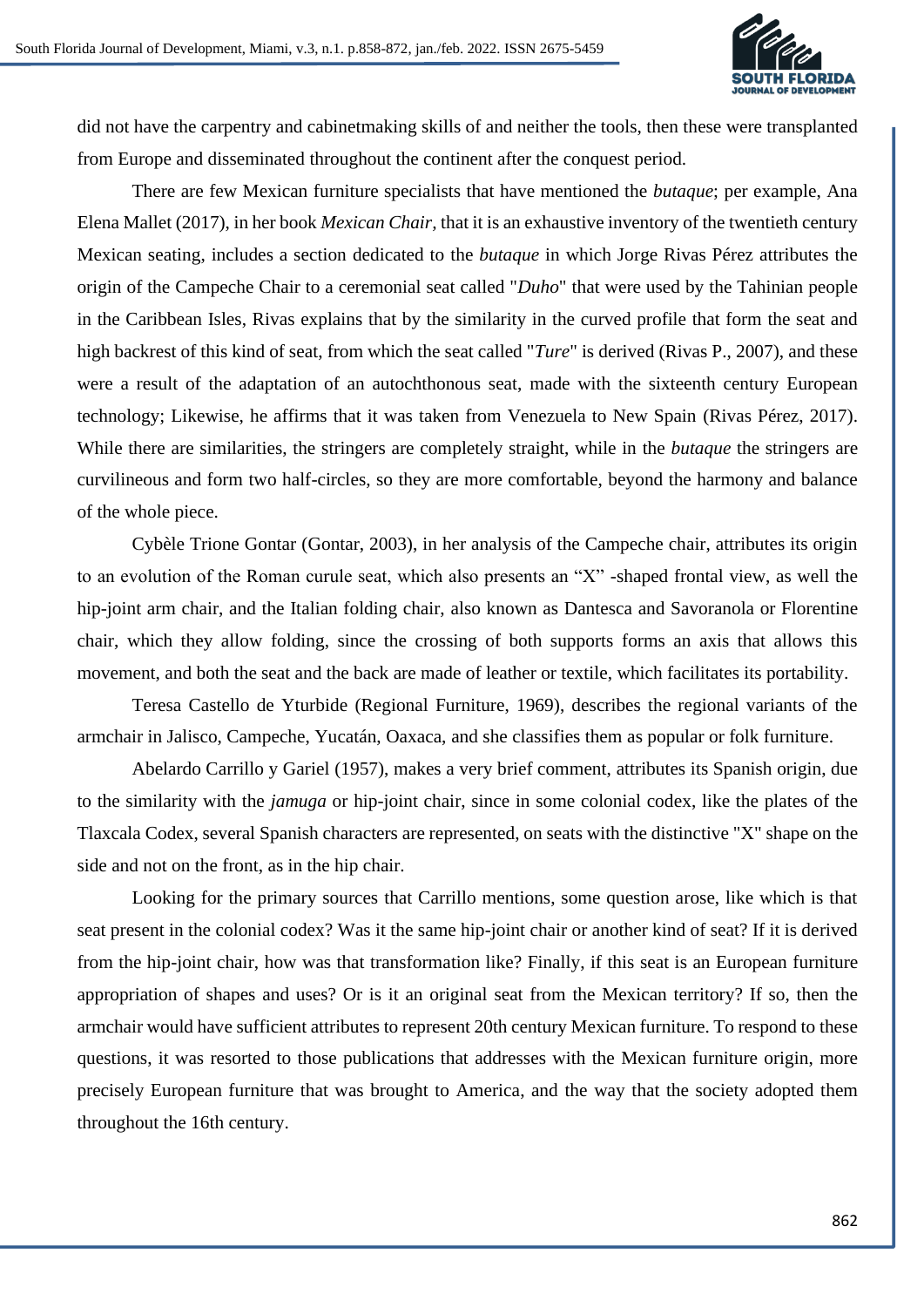

# **3 THE EUROPEAN SEAT ARRIVAL TO MEXICO**

There were two kinds of seats that were brought from Spain or Europe to Mexico, and they had been documented in the 16th century chronicles, the French or imperial chair and the hip-joint chair. Both types of seating are mentioned in the Carpenters and Carvers Ordinances and also in various houses and palaces inventories.

Those Ordinances were issued by the City Council of Mexico and approved by the viceroys on August 30, 1568, there were confirmed by the Royal Governing Court on October 26 of the same year. In these Ordinances, in addition to guaranteeing the quality of what was bought, it mentions that the carver to be examined must knew how to make a desk with its covers and bases, moldings, architrave and cornices, a portable turned bed, a six-piece table, a French chair, and a inlaid hip-joint chair as a requirement to have a store. (Garabana, 1969)

Regarding the seats, the French chair is distinguished by a straight and rigid structure, with a high back formed by the typical Renaissance arches with turned bars or simply by brocade velvet attached to the bars, with a seat in studded calfskin or the same thick fabric, which served as inspiration for later styles; this type of chair is also known as "friar chair", since its use was quite frequent in catholic monks missions and monasteries, although later they were enriched by adding carvings, armrests, and upholstered with luxurious textiles; but the lines and right angles structure, in the front and side views is its distinctive appearance. (Figure 2)

On the other hand, the hip-joint chair, also known as Florentine, Dantesque or Jamuga, is a double scissor seat that allows it to be folded. It is made up of four curved uprights in "S" shape, and they are articulated in pairs whit their intersection point, cut out in a circular shape decorated with geometric motifs inlaid work, and allows the half turn to allow folding; both were joined at the base by two brackets, two crossbars on which the seat was affirmed and two curved arms that are raised to receive the backrest. The seat and back were made of leather, some of them simple or embossed, also with embroidered velvet and other with gold stripes, which in addition to their own function of supporting the body, prevented the chair from opening more than convenient.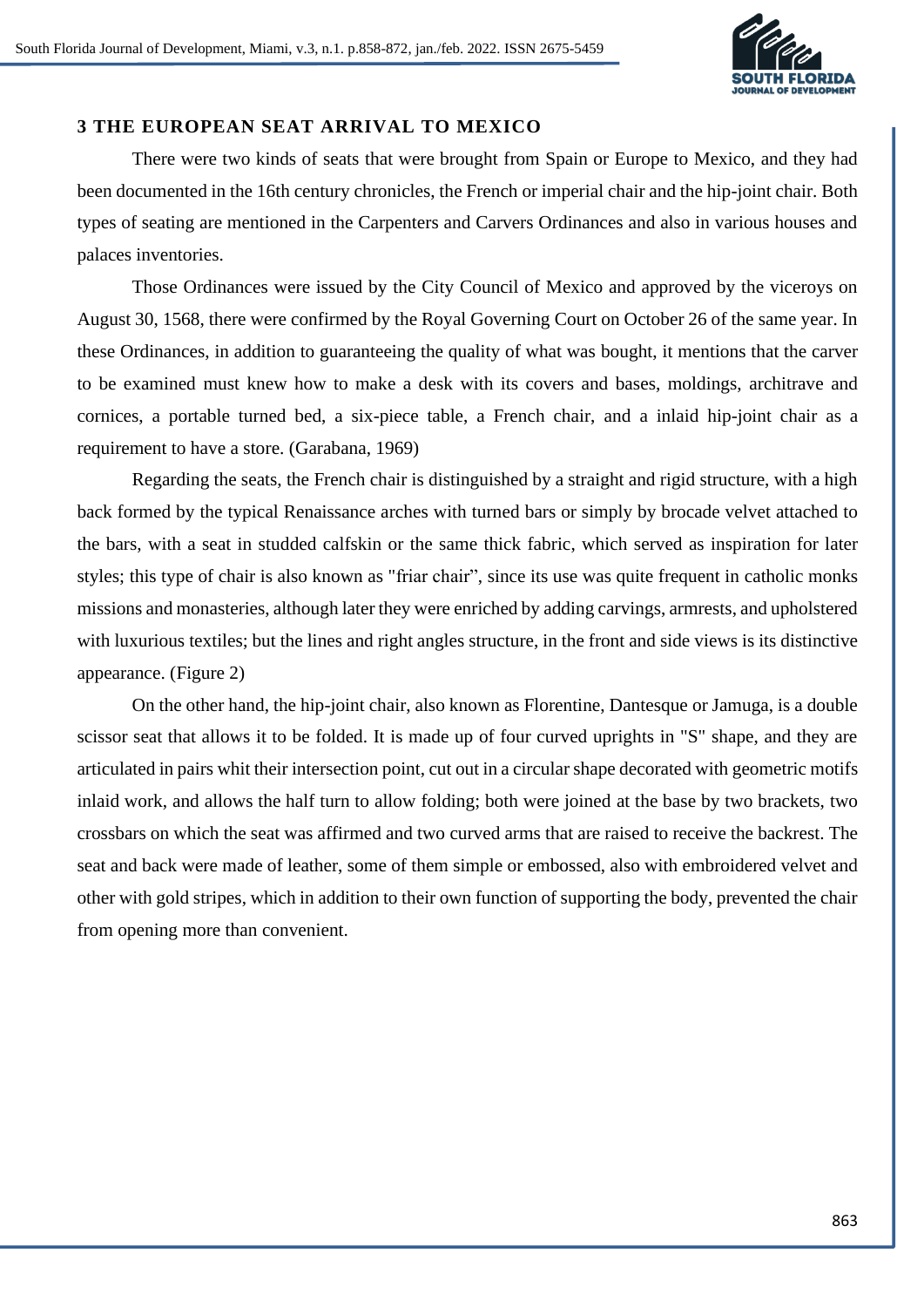

Figure 2 Examples of types of seats of European origin used during the 16th century in Mexico: **left.** French chair with wooden arms and open velvet for the seat and back, fixed by ovoidal nails, back with embroidery, frontal frame, of Spanish manufacture; Dated between 1501-1600, MNAD, Madrid, digital catalog, inv: CE00529, http://ceres.mcu.es/pages/Main. **Right** Hip-joint chair or jamuga, carved wood and stitched leather seat, 16th century, Cuauhnáhuac Regional Museum, Cuernavaca Mor., Photograph: MHP. Drawings by: JRR.



The inlayed hip-joint chair is widely documented by the conquest chroniclers, such as Bernal Díaz del Castillo, in the True History of the Conquest of New Spain (Díaz del Castillo, Historia verdadera de la Conquista de la Nueva España, 1795), he described the gifts that Cortés sent to Montezuma with Tendile:

*"And then Cortés sent for a hip chair, with heavily carved paint..."*

And then he wrote:

*"... then send that chair in which Mr. Montezuma must sits, so that when Cortés goes to see and speak to* 

*him"*

Since that historic meeting between Hernán Cortés and Montezuma, the hip-joint chair was related to a seat of power, reserved for the senior character<sup>2</sup>. This scene was documented in the K frame on the second line of the Tlaxcala linen, drawn up in the 16th century (see figure 3); Hernán Cortés himself is always represented seated on this kind of chair, as well as the Spaniards, monks and landowners.

<sup>2</sup> In Mesoamerican cultures many types of seats were used, but only the *Huey Tlatoani* or emperor used exclusively the *Icpalli*, a taller and more elaborate seat than the others, so since before the arrival of Cortés, the use of high seats it was reserved for those who possessed the highest political and social hierarchy.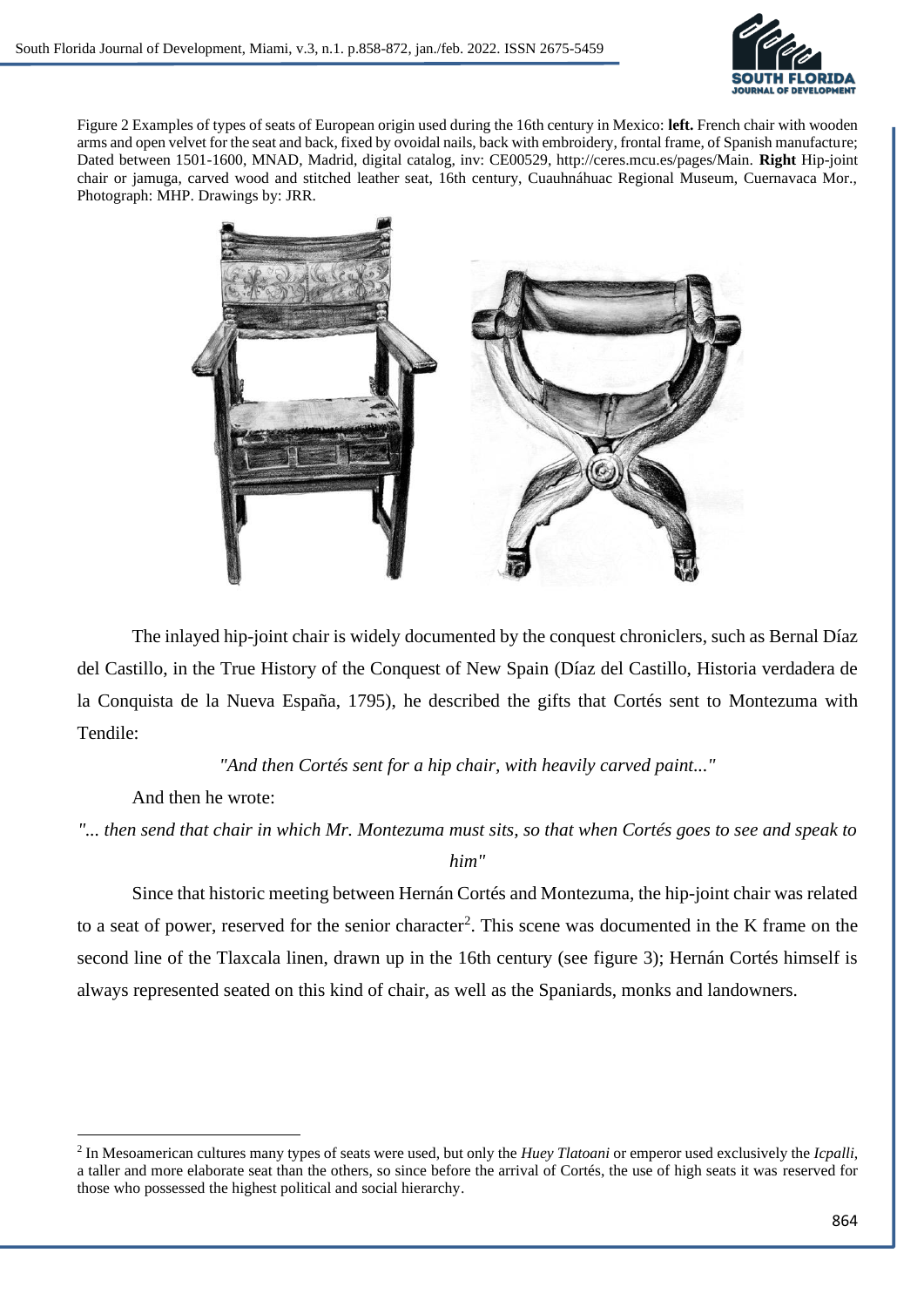

Figure 3 K marked Box from the Tlaxcala Codex, 16<sup>th</sup> century, 1773 copy. Códices de México, INAH., Retrieved from: https://www.codices.inah.gob.mx/movil/contente.php?id=50: drawing by JAIJ.



# **4 THE MEXICAN CODEX AND THE PICTOGRAPHIC LANGUAGE**

The codex (from the Latin Codex, which means "manuscript book") (Galarza, 1996) are the pictorial or image documents that were made by the indigenous cultures of Mexico<sup>3</sup> and Central America, and in them they recorded their knowledge and provide information about their history, before the arrival of the Spaniards and even after the conquest, the production continued taking place until the eighteenth century. At present time they are considered as first-hand historical sources, since, beyond being one of their artistic manifestations, they left testimony of indigenous vision, embodied in its writing system, and as such, the information provided by these documents is valuable, as the chronicles and other writings of the Spanish conquerors and friars of the sixteenth century.

<sup>3</sup> Those in charge of preparing these manuscripts were called *Tlacuilos*, which means *"the one who wrote by painting"*, and they were men and women who had deep knowledge of their language and the knowledge of their time, since they attended the *Calmecac*, so they should also have great drawing and painting aptitudes; They were considered as the knowledge perpetuators and they were assigned to various institutions in which they have been specialized in religion, economics or civil matters; Also by themselves were the readers of those documents, since the tlacuilo understood the pictograms meaning and could interpreted the information according to what was required.

During the conquest period, many of these documents were systematically destroyed, either in the taking and looting of the *amoxcalli* (book houses, the equivalent of current libraries), as well as in the so-called "faith acts" organized by the friars since they considered these books as "works of the devil." A few codices could be protected from this destruction, since the same friars, chroniclers and historians, such as Sahagún, Motolinia and Torquemada among others, valued the information contained in these strips, and resorted to the same *tlacuilos* to let them read the content to them and also, help them write their own chronicles. Others were sent as gifts to the King of Spain, so in total, less than 20 codices are preserved, and only two of them are kept in Mexico.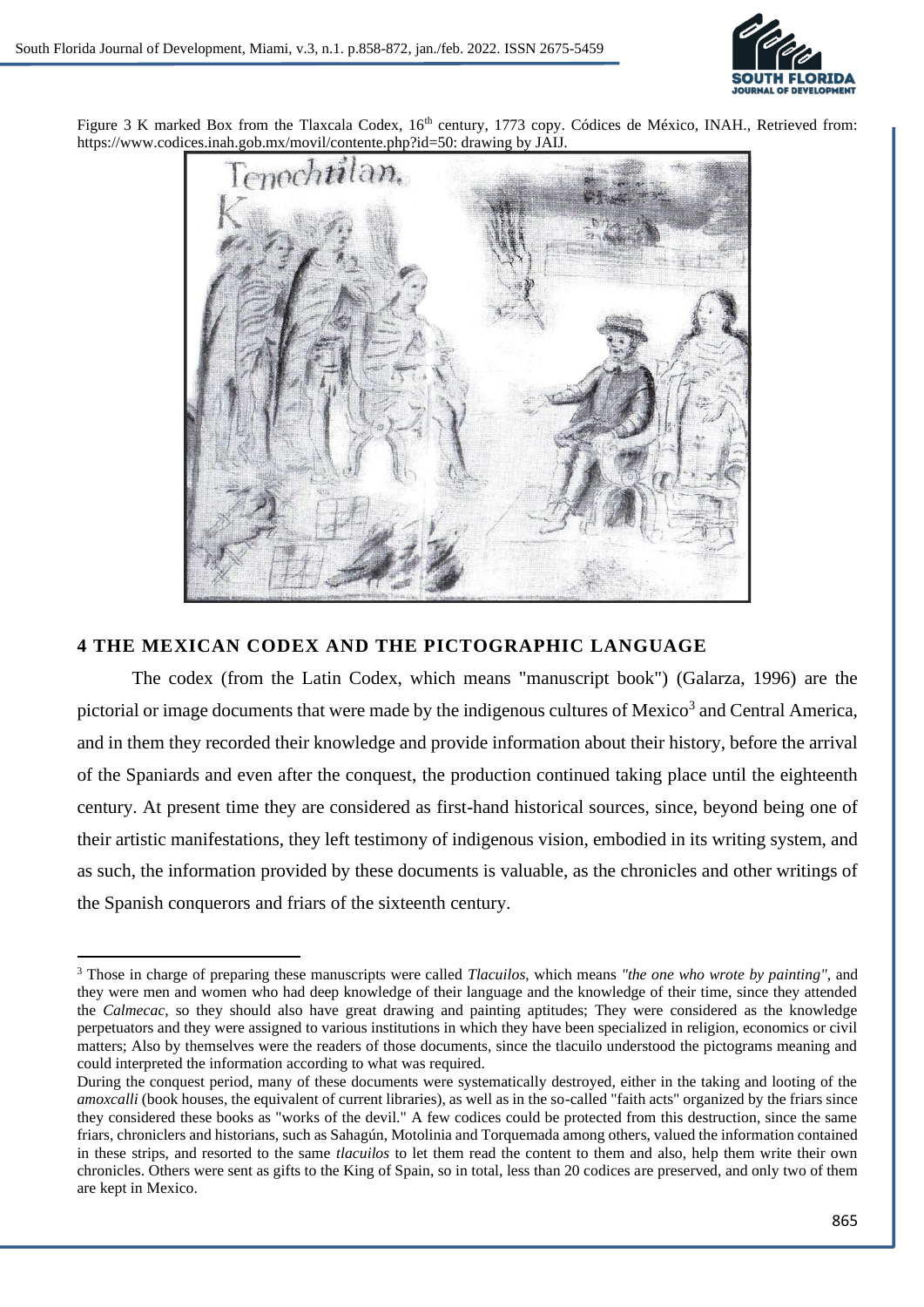

They used pictographic language for elaborate them, which is characterized by stylized and detailed drawings, to represent each and every ideograms, characters and scenes, objects, animals; Most of them were represented in side face, thus the physiological characteristics of the face, the clothing, the body ornaments could be embodied more accurate. In some cases, the torso could be represented from the front, but the legs and feet were represented from the side and a little separated between them. Most of the pre-Hispanic codex have these features, although each region had their own style and aesthetic code, hence they were classified according to the region or ethnicity that produced them, such as Mixtec, Mexican and Mayan codex. (Figure 4)

Figure 4. Pre-Hispanic codices: **Left**, Nutall Codex, Plate 80, drawing: Lacambalam, recovered from: https://commons.wikimedia.org/wiki/File: Lámina\_del\_Códice\_Nuttall.jpg; **right**: Codex Borgia, plate 73, taken from Díaz Gisele, and Rodgers Alan, The Codex Borgia, p. 5.



It was in schools founded by the friars, such as the School of Arts and Crafts that Pedro de Gante a Saint Franciscan friar, founded next to the San Francisco Convent in Mexico City, (Toussaint, 1990) which the Renaissance techniques of painting, such as the axonometric perspective, were taught to the indigenous artists, as well as the realistic figurative composition, opposing to the abstract stylization of indigenous pictographic techniques. These new ways of representing reality can be reflected in the frescoes inside the Franciscan and Augustinian churches and monasteries scattered around the center of the country.

Thus, all the important events should be registered in the indigenous language and the manner to give legal value, so the so-called colonial codes appeared. In these documents, the conservation of the pictographic technique was possible; Pedro de Gante himself resorted to that technique to create the catechism and some catholic prayers to make easier its memorization among the indigenous people; Another important Franciscan friar Bernardino de Sahagún with the help of a tlacuilo, also used this pictographic language in the preparation of the Florentine Codex (1540-1585), which the friar wrote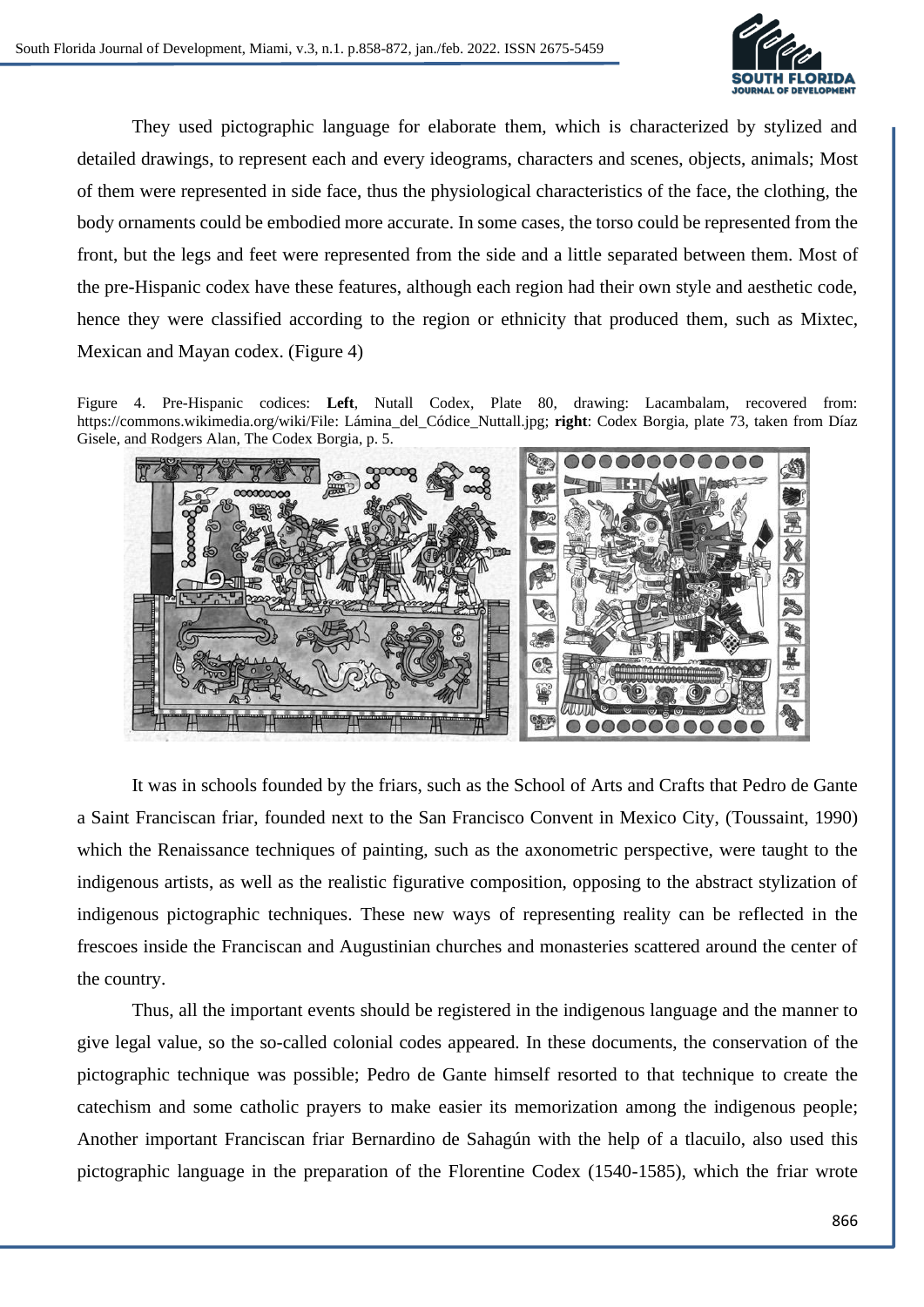

himself the translation in Spanish, which was subsequently published as the "General History of The Things of the New Spain ".

The Tlaxcala Codex is another colonial codex example, it was made between the years 1535 and 1550, in which the region political structure was documented, as well as some important events in which Tlaxcaltecas accompanied the conquerors, and also the privileges that some indigenous caciques received by that alliance. These are considered as mixed codex, since although they retain the tlacuilo style and pictographic technique, some European Convention drawing elements were incorporated, such as the almost realistic way to representing the characters and objects, and in some of them there are phrases in Spanish language combined with pictograms. (Escalante Gonzalbo, 2010)

In these colonial codices, among other objects, it is possible to observe the Spanish furniture used, especially by friars and conquerors, such as benches, desks and hip-joint chairs, as in the Cuetlaxcohuapan Codex. In the sixteenth century codices in which Spanish characters are represented, they appear seated on the same kind of seat, like in the Tlatelolco Codex, prepared in 1562, which covers a historical sequence from 1542 to 1560 (Valle, 2008), on its first sheet appear represented an indigenous character, maybe Diego de Mendoza Imauhyantzin, who was the Tlatelolco cacique, seated on a hip-joint chair, clearly defined under the axonometric perspective system, but it`s hard to reinterpret as such, if the reader does not known well this kind of seat and the axonometric system. (Figure 5)

Figure 5. **Left**: Tlatelolco Codex plate 1, Detail, representing the chief sitting on a hip-joint chair, ca. 1562; the original document is in the National Library of Anthropology and History, sig. 35-39; Retrieved from INAH Media Library, https://mediateca.inah.gob.mx/repositorio/islandora/object/fotografia: 281368; **Right:** Drawing of a hip joint chair. Author: Arturo Adame Ruiz

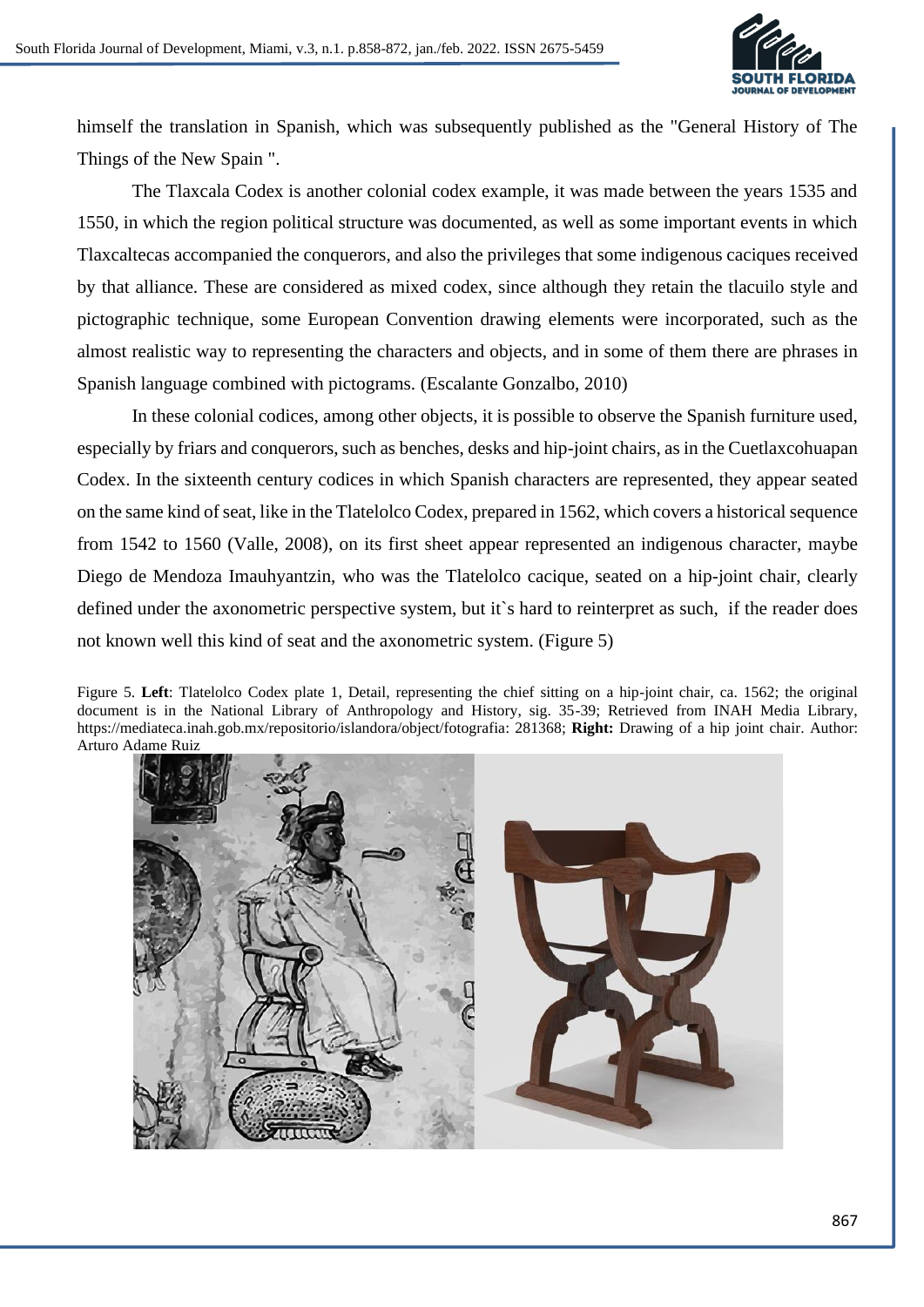

Unlike, for example, in the San Juan Teotihuacán Codex, dated from the middle of the sixteenth century, the friars appear sitting in another kind of seats, very similar to the hip-joint chair, but the "X" shape uprights are on the sides; In the Yanhuitlán Codex developed in 1544, the entruster and his brother appear sitting on similar chairs, although the drawing was developed in more detail, it denotes a greater European influence on the stroke. Also, in the Huejotzingo Codex dated in 1568, in two of it sheets appear, the mayor appointed by the king seated on the same kind of seat. (Figure 6)

Figure 6. Colonial Codices: San Juan Teotihuacán Codex Detail, 16<sup>th</sup> Century, original is kept at the Dr. Eusebio Dávalos Hurtado Anthropology and History National Library, (BNAH); Yanhuitlán Codex Plate, Ca. 1544, reprography. I.O. "CXLVIII-99, National Photo Library, recovered from: INAH Media Library; Huejotzingo Codex plate 1AA Detail, 16<sup>th</sup> Century, original is kept at the Dr. Eusebio Dávalos Hurtado Anthropology and History National Library (BNAH). Tlaxcala Codex Detail, 16th Century, Copy made by José Manuel Yllañez in 1773, kept at the BNAH, recovered from https://www.codices.inah.gob.mx/movil/conten.php?id=50 . Drawings: J A I.



In the document known as the Tlaxcala Codex, elaborated between the  $1535-1550^4$  years, commissioned by the civil authorities in order to demonstrate to the Spanish crown the alliances that Tlaxcala people did with Captain Hernán Cortés to submit the Mexica Empire; in this document there are represented many elements, from both pre-Hispanic and European origin; In the lower part there are 87 small scenes that address various topics such as the arrival of the Spaniards, the alliances they made with the Tlaxcalan, the conquest in its different phases, the Cholula killing and the defeat of Cuauhtémoc; At the top, the political structure of Tlaxcala is presented, with 13 Spanish characters on seats that present the X-shape in its side.

Manuel Toussaint, referring to this canvas, affirms that this seat is "... the Florentine Folding chair, which forms a curvilinear angle towards the bottom, which is repeated up to make the seat..." but it is just represented from the front and the armrests were placed as if it was in the side, and he attributes this to the tlacuilo clumsiness. (Toussaint, 1990)

If its consider that the pictographic language of the tlacuilo, which took the objects most

<sup>&</sup>lt;sup>4</sup> It is worth mentioning that 3 originals were produced, one was sent to King Felipe II, another remained in Tlaxcala and another was sent to Mexico City, although its whereabouts are currently unknown, the copy kept in the Library of the National Institute of Anthropology and History is a copy made in 1773 by José Manuel Yllañez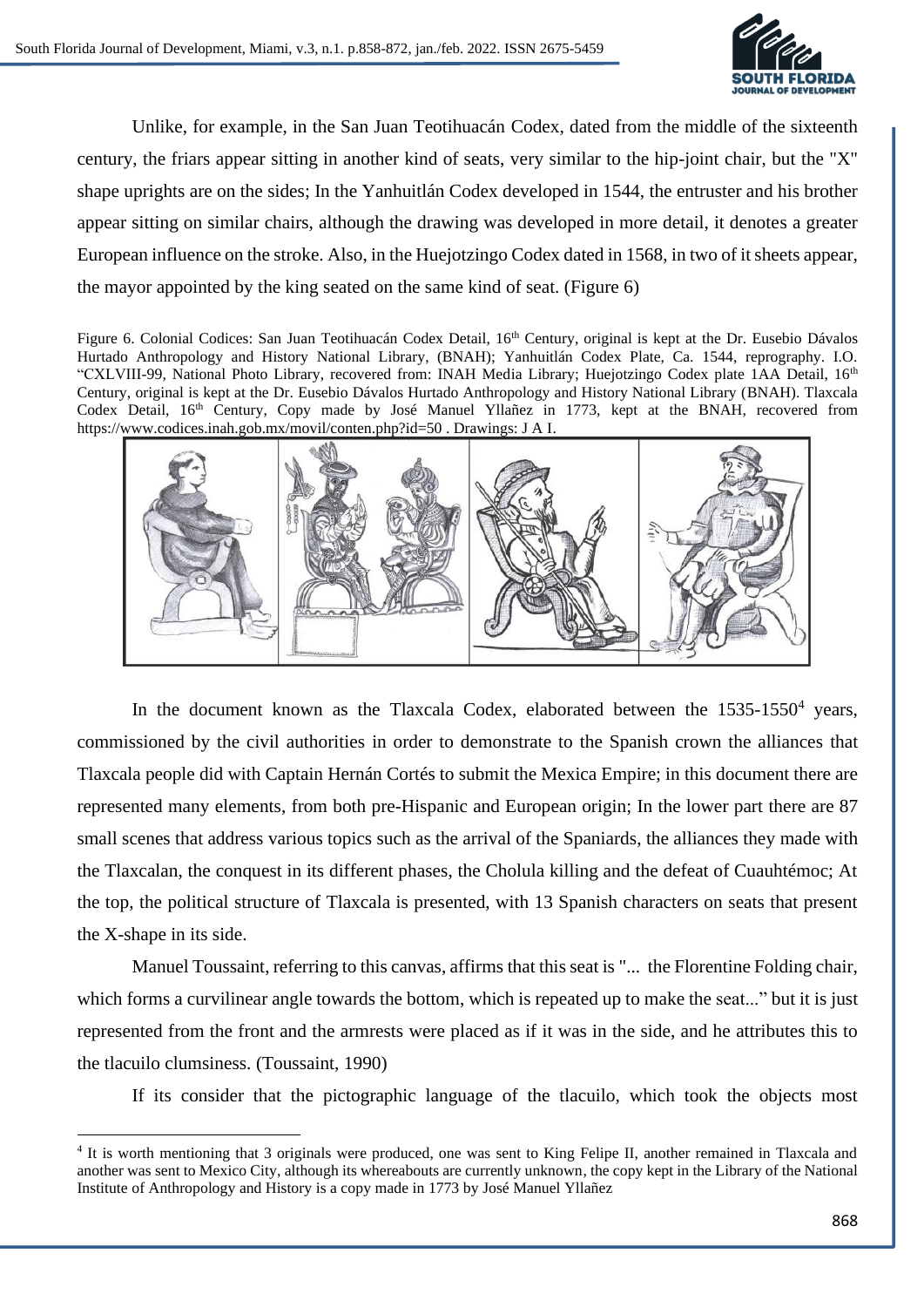

predominant characteristics to represent them in the scenes that he painted, we can deduce that it is the hip-joint chair by the stringers position, and because it was the mostly used Spanish seat in 16th century. In these documents, the seat that is represented in the scenes, have the particularity of the X shape uprights are located on the sides, but according to the present interpretation of the technical drawing and the axonometric perspective, it is in the side views of the seat; The rosette that marks the intersection of both stringers is also represented, as well as the base that unites the previous and subsequent supports, that would prevent folding or the "scissors". (Figure 7)

Figure 7. Tlaxcala Codex Detail, "C" frame, S. XVI, 1773 José Manuel Yllañez, "Dr. Eusebio Dávalos Hurtado" Anthropology and History National Library BNAH, recovered from https://www.codices.inah.gob.mx/movil/contente.php? id = 51 Drawing from the INAH Media Library original, prepared by J A I; Right, Butaque digital drawing, based on the copy kept in the El Palacio museum in Campeche, prepared by A. A. R.



If it observe the butaques oldest specimens, there is a notorious reference to the chairs in the colonial codices profile representations, but even more notorious in those *butaque* specimens elaborated by the indigenous groups in the Gulf of Mexico and the Yucatan peninsula region along the nineteenth and twentieth centuries, in which this resemblance is more evident.

Then it is possible that in subsequent generations, indigenous carpenters and artisans, who had already assimilated the graphic Renaissance system language and its interpretation, and if the only references for the development of furniture were colonial codices, the result of that re-reading under the European canons, the result of this reinterpretation was the *butaque*. When comparing pictograms, especially the Tlaxcala Codex pictograms, with the rustic ones, which are preserved at the Cultural Center "El Palacio", in the city of Campeche, and at the Mayan World Great Museum of Mérida, the similarity between both seats is notable, as if the pictographic representation on the sixteenth century would have served as a reference for the *butaque* construction, with small differences in terms of elements that will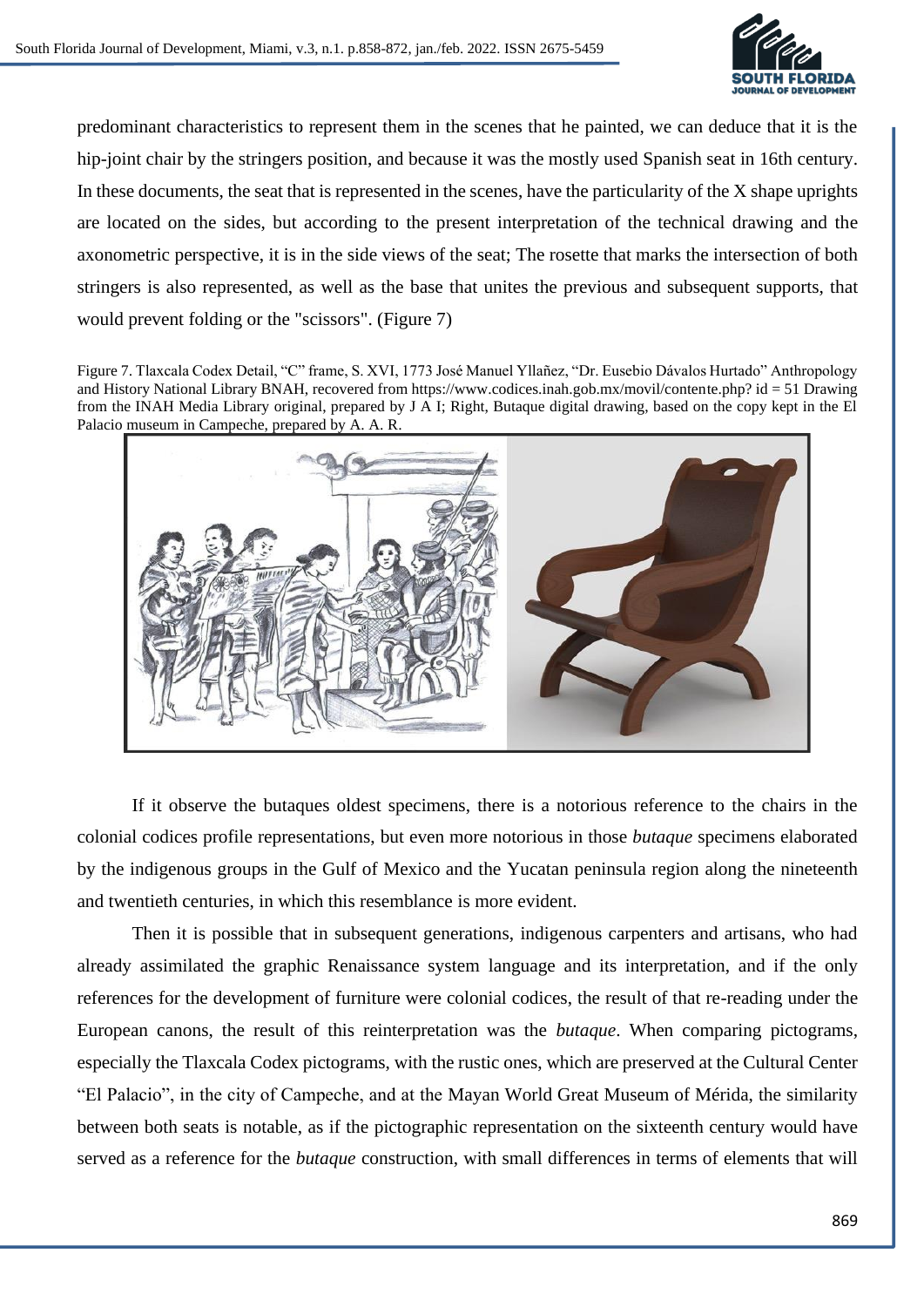

grant greater stability.

Based on the *butaque* popularity and at the same time, on technological and technical development, the artist was able to reinterpret it according to his own abilities and some adaptations according to the target market for which they were elaborate, then variables with wavy armrests appear, diversity of carved or embedded crests (inlaid wood and / or marquetry), turned or simple cross bars, simple leather or painted or chiseled leather the finest ones, knitted vegetal fiber seat and back, or the modest ones, that were made with wood boards.

#### **5 CONCLUSIONS**

Both authors, Toussaint (1948) and Carrillo (1957) noted the difference between the hip-joint chair and the seat represented in the 16th century codices: the position of the half arch formed by the lower supports in its side view, not in its front view as corresponds to the hip-joint chair. Also, both authors agree that it is a different type of seat and it was not documented in chronicles or inventories, except in these codices, but not compared to the *butaque* probably because it is a seat, which was then better known outside Mexico City.

If, as previously stated, the *butaque* arose in the seventeenth century from the rereading of colonial codices, which has been created in a previous century, and its production and use was extended to the predominantly indigenous and rural mestizo population who adapted the shape with available materials from each region, through time, the *butaque* earned the vernacular furniture attribute.

In the twentieth century, architects and designers, following the Vasconcelos aesthetic philosophy, for the Mexican cultural identity dissemination through nationalist post-revolutionary art in all its expressions, and their work was nationally and internationally recognized, it was then that the *butaque* claimed its importance, since those designer and architects took a traditional and rural piece of furniture, that by reproducing and reinterpreting it in many ways, with different materials, techniques and better quality finishes, the *butaque* left its provincial and popular character to insert them self in the intellectual circles and "high society" residences; with this new category, it was set on the collective imaginary transcending throughout the 20th century, which gave it the modern Mexican furniture identity value.

Dr. Rivas bases the origin of the *butaque* on the reinterpretation of the tainian people ceremonial *duho* seat, and its diffusion from Venezuela to New Spain; The hypothesis here discussed presents the possibility of the origin in the rereading of the Mexican colonial codices, which were originally elaborated in the pictographic language resulting from the pre-Hispanic and Renaissance combination of representing reality, and the reinterpretation of these codices under a different drawing system and norms. However, no matter how different the positions may be, it is agreed that the *butaque* is a product, like the Latin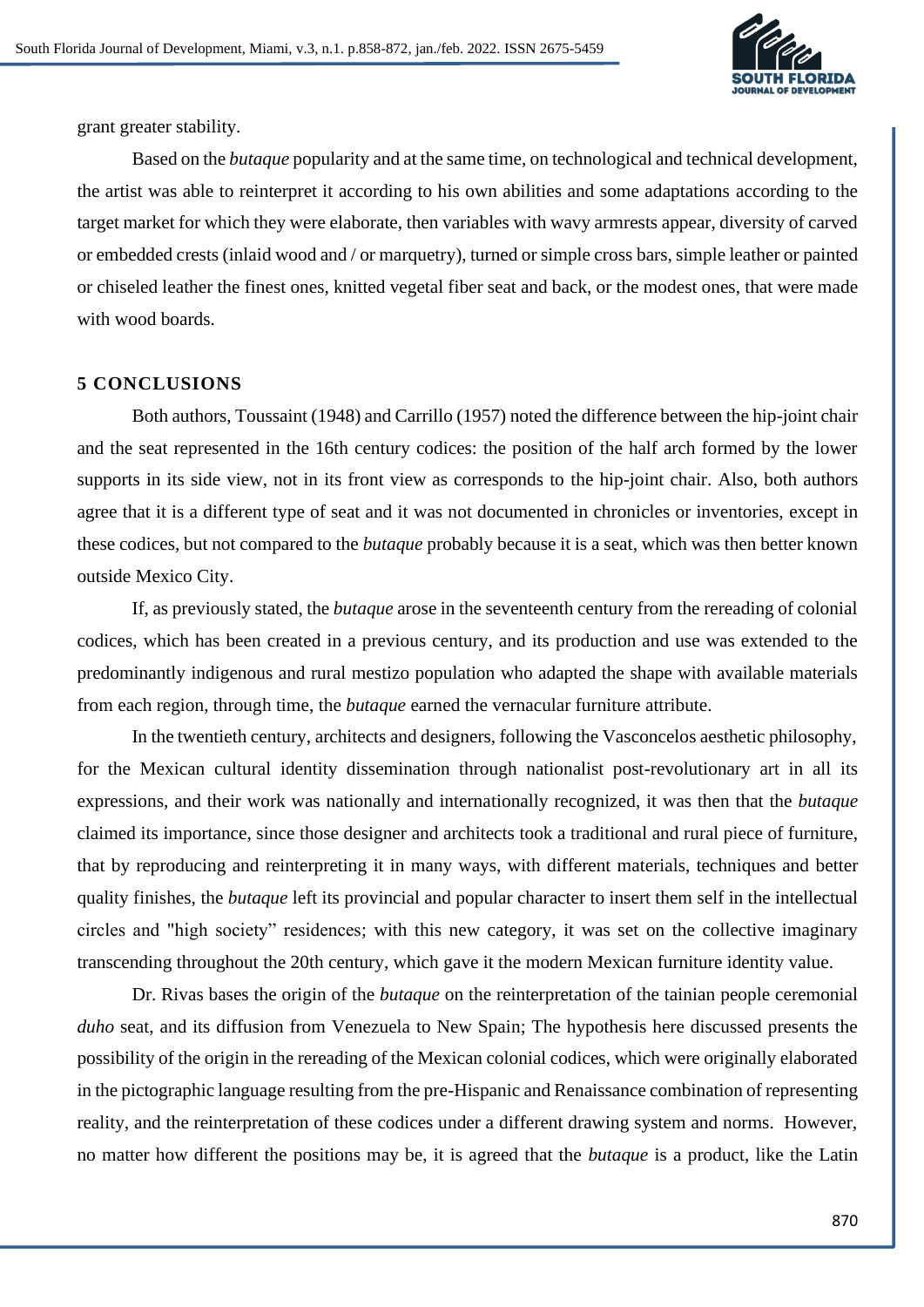

American culture, of the combination of traditions and knowledge from both, American and European

## cultures.

Figure 8. Author butaques: top left to right: William Spratling, Ca. 1935, retrieved from: https://donshoemaker.com/the-revivalof-the-butaque-chair-in-mexican-20th-century-furniture- design-part-3 / # jp-carousel-5817, drawing: JAGC; Sabino wood and jute fabric, Clara Porset, ca.1950, DI Jorge Enrique Yañez collection, photography: Guillermo Soto, Taken from: The Clara Porset Design, Co Ed. UNAM, Franz Mayer CIDI, p. 124, drawing by: JRRT; Josef Albers, 1940, Private Collection, photograph recovered from: https://www.sothebys.com/en/auctions/ecatalogue/2017/important-design-n09650/lot.41.html, drawing from: MATA; bottom: Luis Barragán, 1947, Modern Art Museum collection, México City, photograph: MJHP, drawing by: AJRT; Manuel Parra, ca. 1950, private collection, photograph recovered from ADN Galería.com, 09-24-2019, drawing by: MATA; Alejandro Rangel Hidalgo, 1965-1970, Alejandro Rangel Hidalgo University Museum, Nogueras, Col., photograph: MHP, drawing by: AJRT.